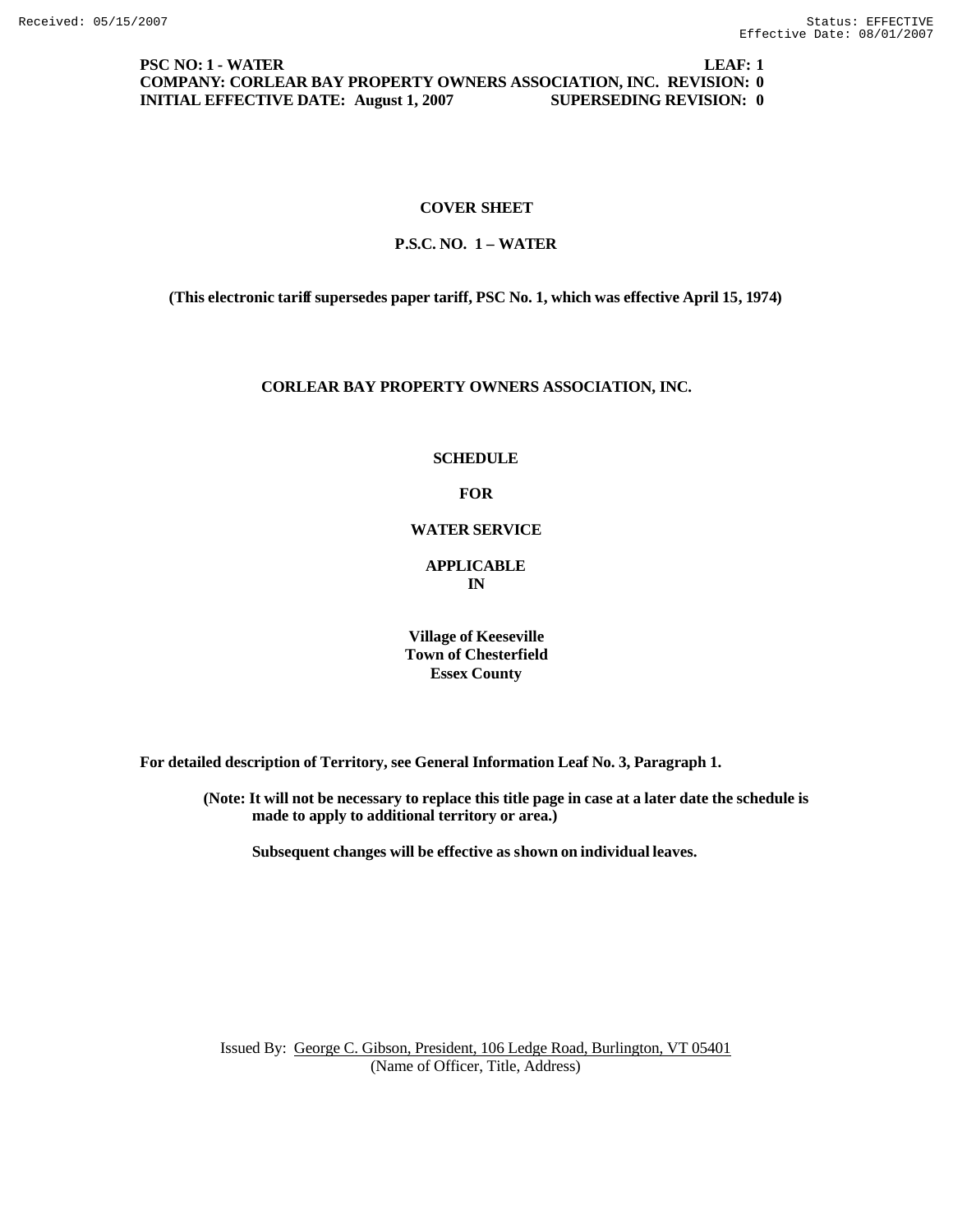**PSC NO: 1 - WATER LEAF: 2 COMPANY: CORLEAR BAY PROPERTY OWNERS ASSOCIATION, INC. REVISION: 0 INITIAL EFFECTIVE DATE: August 1, 2007 SUPERSEDING REVISION: 0**

## **TABLE OF CONTENTS**

|     | <b>GENERAL INFORMATION</b>                                 | <b>LEAF NO.</b> |
|-----|------------------------------------------------------------|-----------------|
| 1.  | Territory                                                  | 3               |
| 2.  | Application for Water Service                              | 3               |
| 3.  | Deposits - Security                                        | 3               |
| 4.  | Deposits - Interest                                        | $\overline{4}$  |
| 5.  | Deposits - Return                                          | $\overline{4}$  |
| 6.  | Deposits - Other                                           | $\overline{4}$  |
| 7.  | <b>General Rules</b>                                       | $5 - 6$         |
| 8.  | Metered Service                                            | $6 - 7$         |
| 9.  | <b>Unmetered Service</b>                                   | 7               |
| 10. | <b>Extension of Mains</b>                                  | 7               |
| 11. | Discontinuance of Service - Non-payment                    | $7 - 8$         |
| 12. | Discontinuance of Service - Other                          | $8-9$           |
| 13. | Discontinuance of Residential Service - Special Procedures | 9               |
| 14. | <b>Deferred Payment Agreements</b>                         | 9               |
| 15. | <b>Complaint Handling Procedures</b>                       | 10              |
| 16. | <b>Restoration of Service</b>                              | $10 - 11$       |
| 17. | <b>Interest on Customer Overpayments</b>                   | 11              |
| 18. | Regulation                                                 | 11              |
|     | <b>RATES</b><br>Service Classification No. 1               | 12              |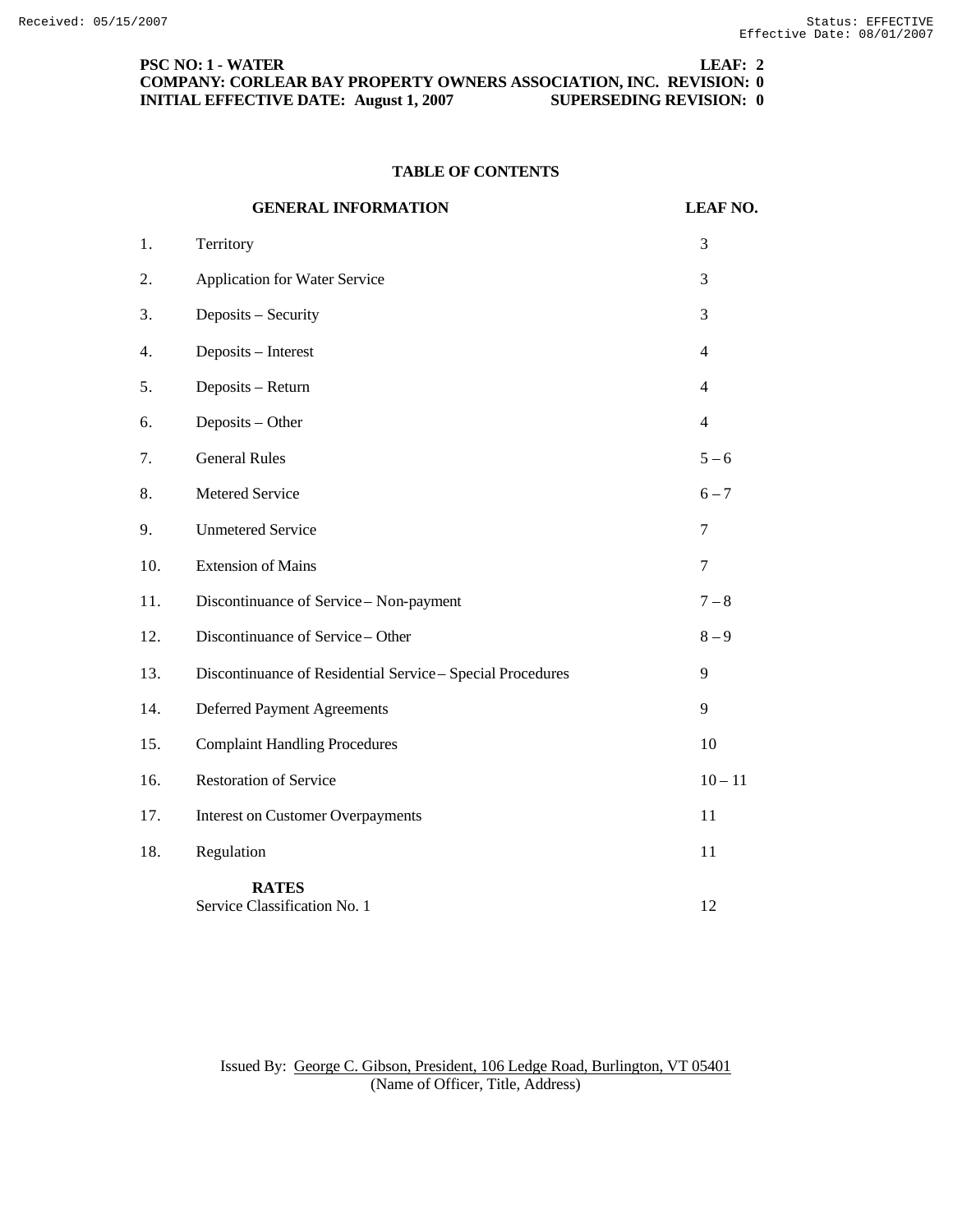**PSC NO: 1 - WATER LEAF: 3 COMPANY: CORLEAR BAY PROPERTY OWNERS ASSOCIATION, INC. REVISION: 0 INITIAL EFFECTIVE DATE: August 1, 2007 SUPERSEDING REVISION: 0**

### **GENERAL INFORMATION**

1. Territory (County, Town Development, Streets, etc.)

Service Provided to Members of Corlear Bay Property Owners Association, Inc. Village of Keeseville, Town of Chesterfield, on property situated between Highland Road and the shoreline of Lake Champlain Essex County

- 2. Application for Water Service
	- A. Applicant must be a member of Corlear Bay Property Owners Association, Inc.
	- B. Written application for service may be required.
	- C. A separate application may be required for each premise.
	- D. Premises may be subject to inspection by the Association.
	- E. Applications need not be accepted from customers with charges due on any water accounts with the Association. The Association must accept an application if the customer enters into a deferred payment agreement.
	- F. Service pipe installations are subject to Association approval.
- 3. Deposits Security
	- A. As a condition of receiving service, the Association may require a deposit from customers that are delinquent (having a bill remaining unpaid 23 days from the date mailed), seasonal, short term or temporary or who have had service terminated for non-payment during the preceding 6 months. In addition, a deposit may also be required from a non-residential customer whose credit has not been established with the Association. A delinquent customer shall be provided with a written notice 20 days before the deposit is assessed which states that failure to make timely payments will permit the Association to require a deposit from such customer.
	- B. Deposits from applicants and customers may not exceed two times the estimated average monthly bill for a calendar year, except in the case of customers whose usage varies widely where deposits may not exceed twice the average monthly bill for the peak season.
	- C. The Association shall perform an annual review of the billing history of every customer who has a deposit with the Association to assure that a deposit is still required under (3A) above and that the amount of the deposit conforms with (3B) above. The Association reserves the right to review the deposit at any time. If a review shows that the deposit held falls short of the amount the Association may require by 25 percent or more, the Association may require the payment of an additional amount. If a review shows that the deposit held exceeds the amount required by 25 percent or more, the Association shall refund the excess to the customer. The customer may request a downward revision of the deposit.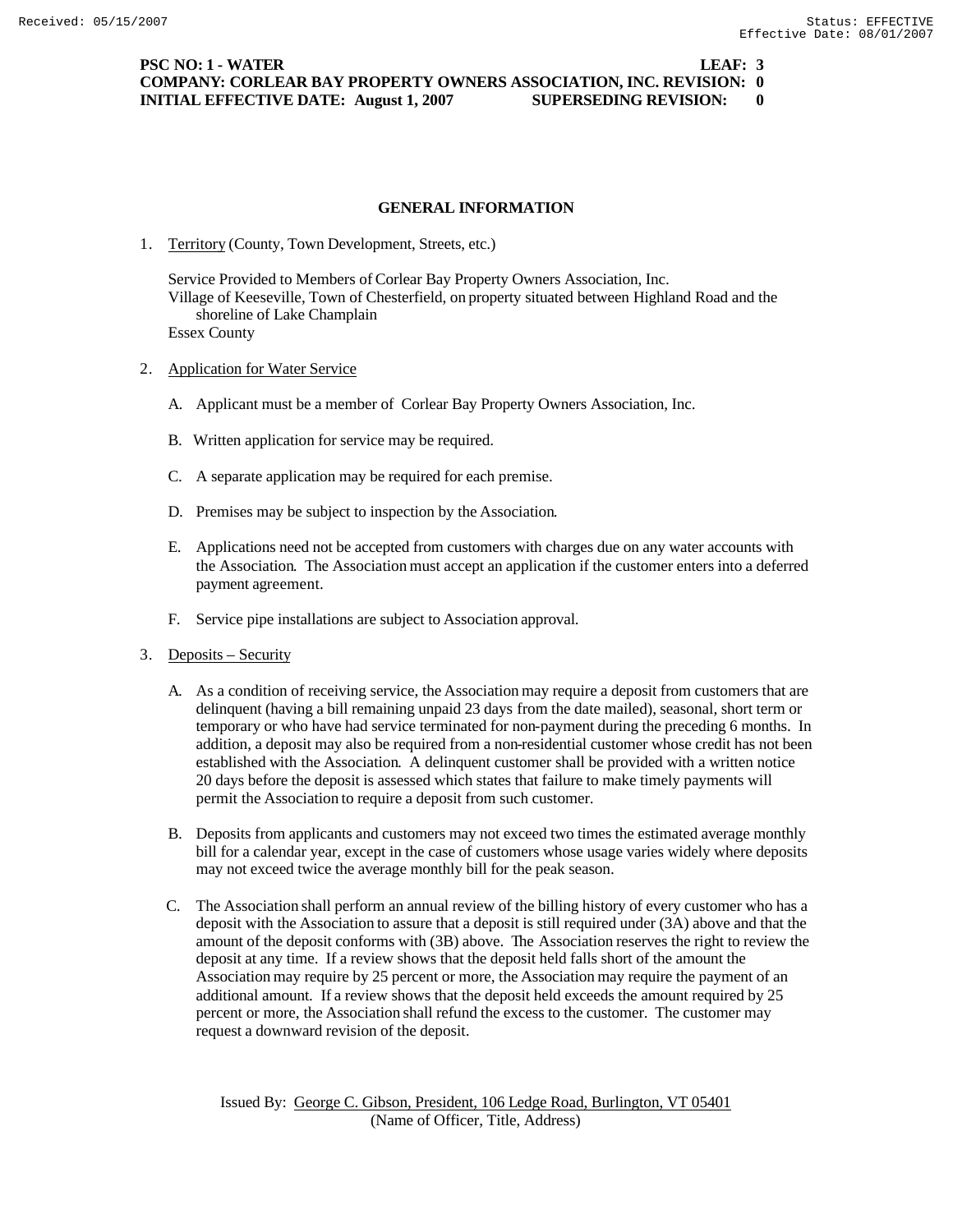## **PSC NO: 1 - WATER LEAF: 4 COMPANY: CORLEAR BAY PROPERTY OWNERS ASSOCIATION, INC. REVISION: 0 INITIAL EFFECTIVE DATE: August 1, 2007 SUPERSEDING REVISION: 0**

### **GENERAL INFORMATION**

### 4. Deposits – Interest

Every deposit shall earn simple interest at the rate per annum prescribed by the Public Service Commission. The interest must be paid to customers when the deposit is returned. If the deposit has been held for 12 consecutive months or more, the interest must be credited to the customer no later than the first bill rendered after the next succeeding first day of October and at the end of each succeeding 12 month period.

#### 5. Deposits – Return

- A. The Association shall return to a customer a deposit or portion of a deposit and all interest thereon no more than 30 days after:
	- (1) the day the account is closed and all bills are paid; or
	- (2) the date of the first bill for service rendered after a 12 month period during which time the customer was not delinquent, provided there is no other basis for the Association to request a deposit; or
	- (3) a review of the deposit shows that a reduction of the deposit is warranted.
- B. A deposit or portion of a deposit plus interest thereon that is subject to return may be credited to the customer's account in the amount of any outstanding charges. If any balance remains, a refund check shall be issued.
- 6. Deposits Other
	- A. In the event that the applicant desires service for a trailer or other non-permanent structure, he shall deposit with the Association all costs of the connection of such service. Said deposit shall bear simple interest as required above and shall be refunded at the end of 10 years, or sooner in the event that a permanent structure for such service connection is completed.
	- B. The Association may also require deposits from customers to guarantee future payments as set forth in lawn sprinkler, main extension, or other forms of contracts which are in a form approved by the Public Service Commission. The interest rates for these deposits will be the same as the interest rates for security deposits and such interest will be credited to the customer as prescribed by Commission rules.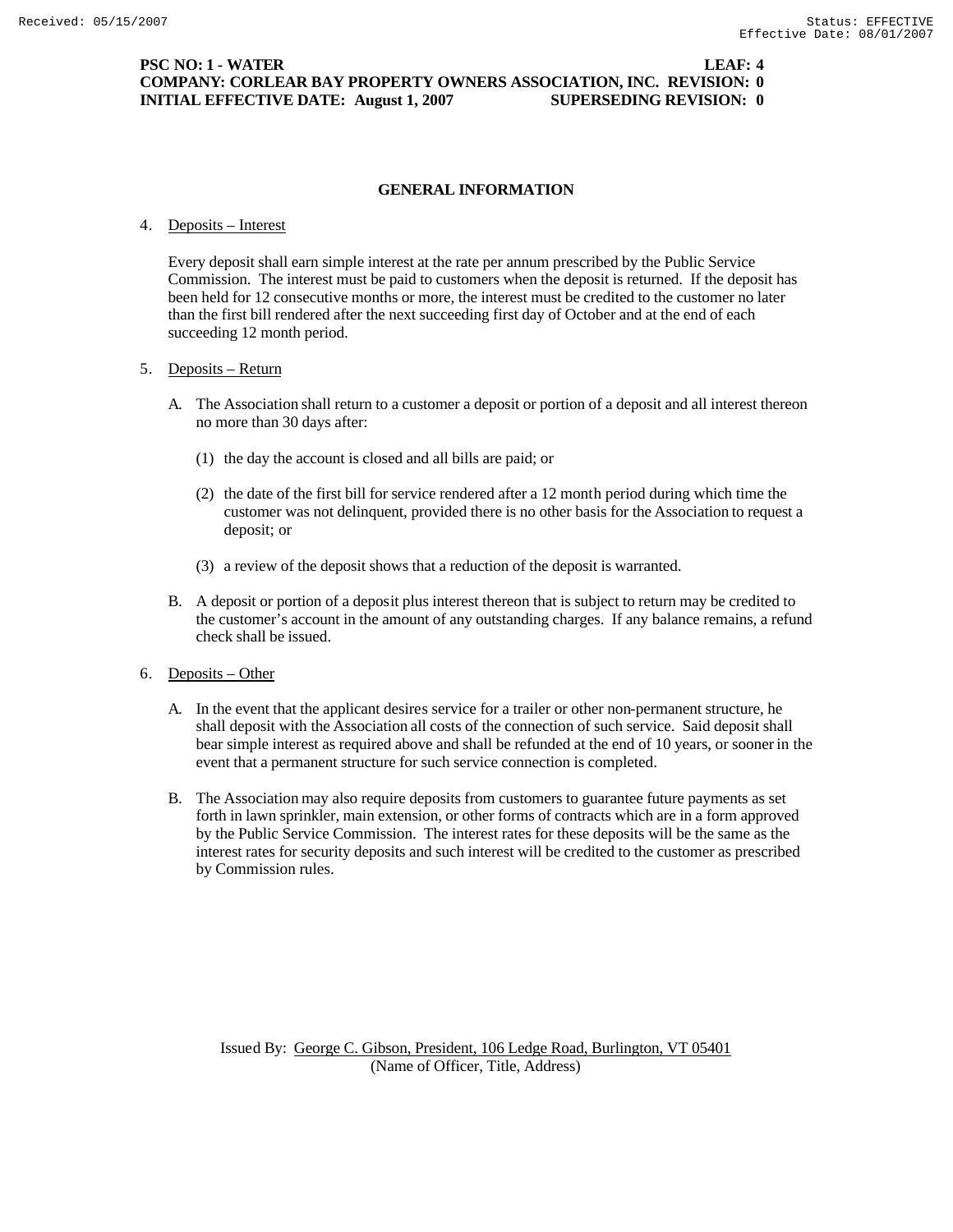## **PSC NO: 1 - WATER LEAF: 5 COMPANY: CORLEAR BAY PROPERTY OWNERS ASSOCIATION, INC. REVISION: 0 INITIAL EFFECTIVE DATE: August 1, 2007 SUPERSEDING REVISION: 0**

## **GENERAL INFORMATION**

### 7. General Rules

- A. Customers must provide 10 days' written notice prior to the date on which termination of service is requested or prior to a change of occupancy, until which date the customer will be responsible for payment of service.
- B. Fire hydrants shall not be used without the written permission of the Association or unless in conformance with filed fire protection tariff provisions.
- C. The Association will not be liable for damage resulting from the presence of its facilities, supply, or use of water service, except damage resulting from gross negligence of the Association.
- D. The Association may shut off water in its mains to make repairs and extensions. Where possible, proper advance notice will be made to customers affected.
- E. The use of water for sprinkling, swimming pools, or other less essential uses may be restricted or prohibited where such use may unreasonably reduce the adequacy of service for other domestic purposes.
- F. There must be a separate service for each premise.
- G. Installation of service pipes and mains will not normally be made when the ground is frozen.
- H. The customer is responsible for service pipes and plumbing within the property line. Any plumbing work done on the customer's service pipe is subject to approval by the Association. No underground work shall be covered up until it has been inspected and approved by the Association.
- I. All leaks on customer premises or the customer portion of the service pipe must be repaired as soon as possible.
- J. All mains, services (up to the property line) and other water system facilities will be maintained and replaced by the Association.
- K. The Association will supply water in the distribution system at pressures between 20 and 100 pounds per square inch (psi) and will strive, where practicable, to maintain a normal working pressure of 60 psi with a minimum of 35 psi. If the Association makes changes to its system which cause the pressure to increase to over 100 psi to existing customers, the Association will be responsible for the first installation of the necessary equipment in the customer's premises. From that point on the equipment will be considered part of the customer's internal plumbing and the customer will be responsible for its maintenance or replacement. If a water pressure reducing valve, in the customer's or applicant's opinion, is necessary or desired to safeguard the plumbing, it is the customer's or applicant's responsibility to purchase, install and maintain this equipment. Where a pressure reducing valve is used it is also advisable to install a suitable pressure relief valve. All installations will comply with the local building codes and standards and are considered a part of the customer's internal plumbing.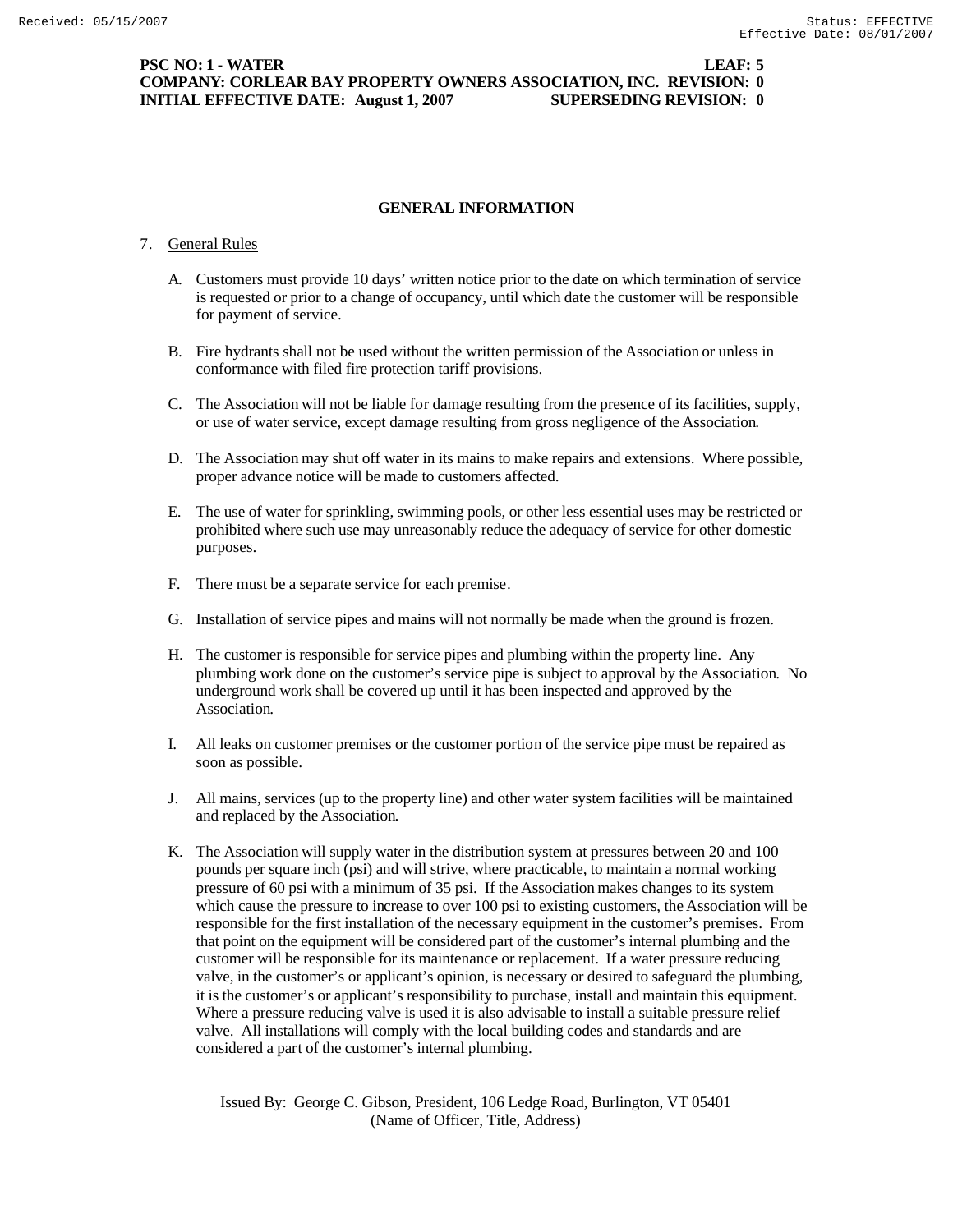### **PSC NO: 1 - WATER LEAF: 6 COMPANY: CORLEAR BAY PROPERTY OWNERS ASSOCIATION, INC. REVISION: 0 INITIAL EFFECTIVE DATE: August 1, 2007 SUPERSEDING REVISION: 0**

### **GENERAL INFORMATION**

- L. Where an applicant is seeking service at an elevation or gradient which could not otherwise be adequately serviced by existing plant, the Association will require that the applicant bear the additional cost of providing such extraordinary service, or in the alternative, require the applicant to purchase, install and maintain the necessary special equipment, such as a hydro-pneumatic system, needed to serve the premises. The installation of a hydro-pneumatic system as part of the customer's internal plumbing may be subject to approval of the Health Department and should comply with local building codes and standards.
- M. Cross connections to water sources other than the Association's or with other facilities are strictly prohibited. Customers must, at their expense, install and maintain such backflow prevention devices as may be required by the Association in accordance with good water works practice or applicable laws or regulations.
- N. Customers must permit Association representatives to enter their premises on reasonable request for purposes relating to the operation and maintenance of the Association's system, including inspection of the customer's and the Association's facilities, installation, reading, testing, replacement and removal of meters, and terminating and restoring service.
- O. No person shall maliciously, willfully or negligently break, damage, destroy, uncover, deface, block access to or tamper with any pipe, valve, meter, structure, appurtenance or equipment which is a part of the water works system.
- 8. Metered Service (if applicable and provided for in Service Class No. \_\_\_ or Nos. \_\_\_ )
	- A. A meter of a type approved by the Commission is required for each premise.
	- B. The Association will furnish, install, and maintain the meter. Unless the meter register is set at zero, the Association shall attach a tag with the date and meter dial reading at the time of installation.
	- C. The customer will provide a location for the meter acceptable to the Association and will be responsible for the cost of repairing damage resulting from human interference, frost, backflow of hot water, or other such causes.
	- D. Where the Association agrees it is necessary to set a meter outside the building, it shall be installed at the expense of the customer in a pit acceptable to the Association which is both watertight and frostproof. The cover of the pit shall be fastened with a convenient locking device. Where the distance from the property line to the front wall of the building is greater than 75 feet, the Association may require that the meter be set in a pit at or near the property line. If the pit is to be installed on property not owned or controlled by the customer, written consent of the owner of the property shall be obtained prior to the installation.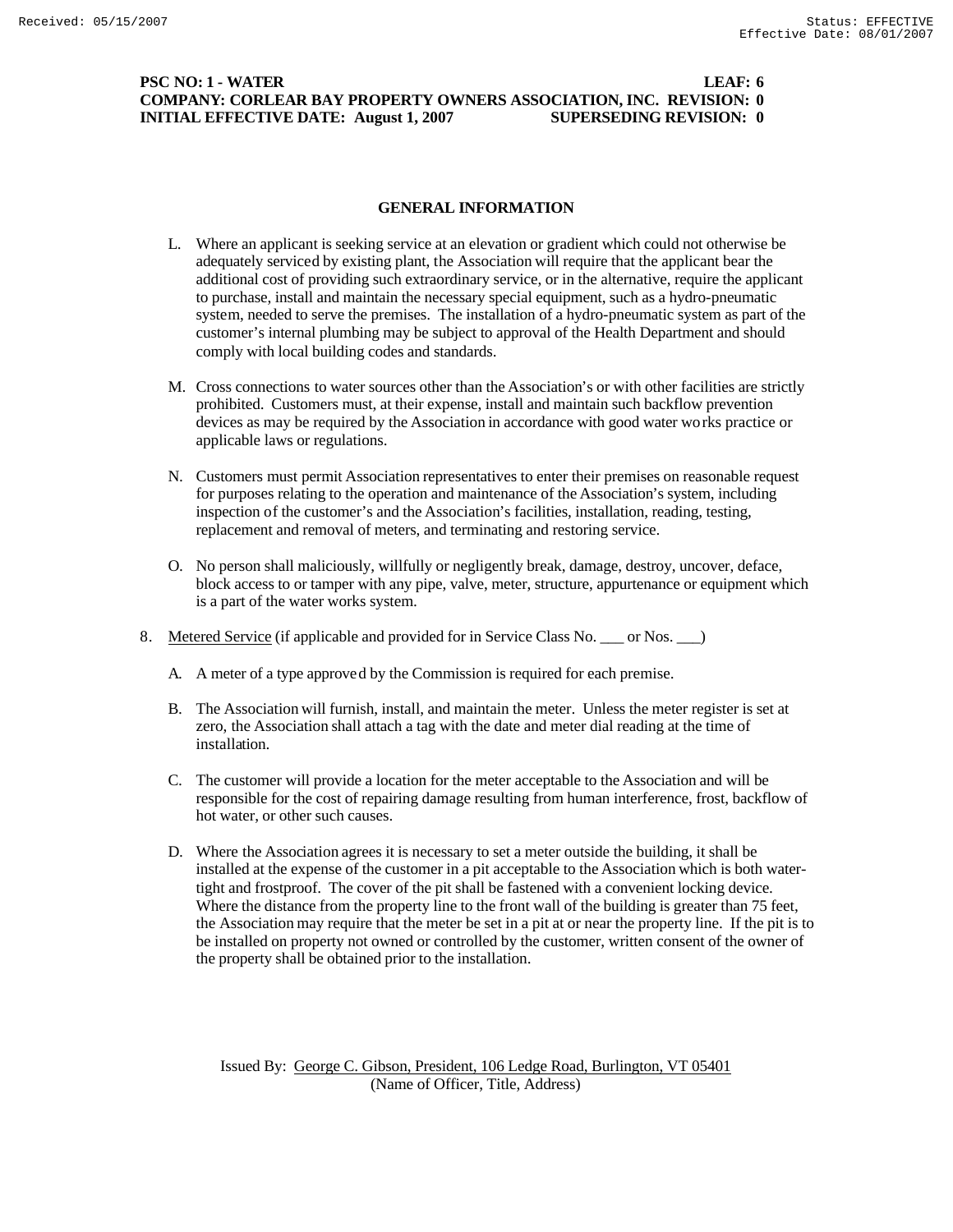## **PSC NO: 1 - WATER LEAF: 7 COMPANY: CORLEAR BAY PROPERTY OWNERS ASSOCIATION, INC. REVISION: 0 INITIAL EFFECTIVE DATE: August 1, 2007 SUPERSEDING REVISION: 0**

## **GENERAL INFORMATION**

- E. The Association reserves the right to remove, test, and replace the meter.
- F. The Association shall afford the customer an opportunity to verify the final reading of any water meter removed from the premises and obtain the customer's signature on a meter removal card which shows the date removed and the reading.
- G. Meters will be tested in conformance with rules of the Public Service Commission. In the case of a disputed account involving the accuracy of the meter, the Association will have the meter tested upon the request of the customer. Should the customer request to have a second meter test within 1 year, the customer will be responsible for the actual cost incurred to have the meter tested including the cost to remove the meter, payable in advance to the Association. This fee will be refunded if the meter's final weighted average is found to register in excess of 100 percent. Adjustments in bills for over-registration of the meter will be made in accordance with the current rules of the Public Service Commission.
- H. Bills will show meter readings and the dates read.
- I. Bills will be reasonably estimated where a meter has been inaccessible and will be so indicated on the bill.
- J. Where a meter has ceased to register or its percentage of accuracy cannot be determined, an estimated bill for the current period may be rendered. For all other periods the bill shall be the minimum applicable charge.
- 9. Unmetered Service (if applicable and provided for in Service Class No. \_\_\_ or Nos. \_\_)

All applicable provisions of this tariff shall apply.

10. Extension of Mains

Mains will be extended in conformance with Commission Rules and Regulations found in 16 NYCRR, Part 501.

11. Discontinuance of Service – Non –Payment

Service may be discontinued under the following provisions: for non-payment of any amount due for water supplied, for failure to make any payment due under a deferred payment agreement or for meter repairs (see Section 8C), for failure to post a required deposit or for failure to pay any fee or charge accruing under the contract or tariff.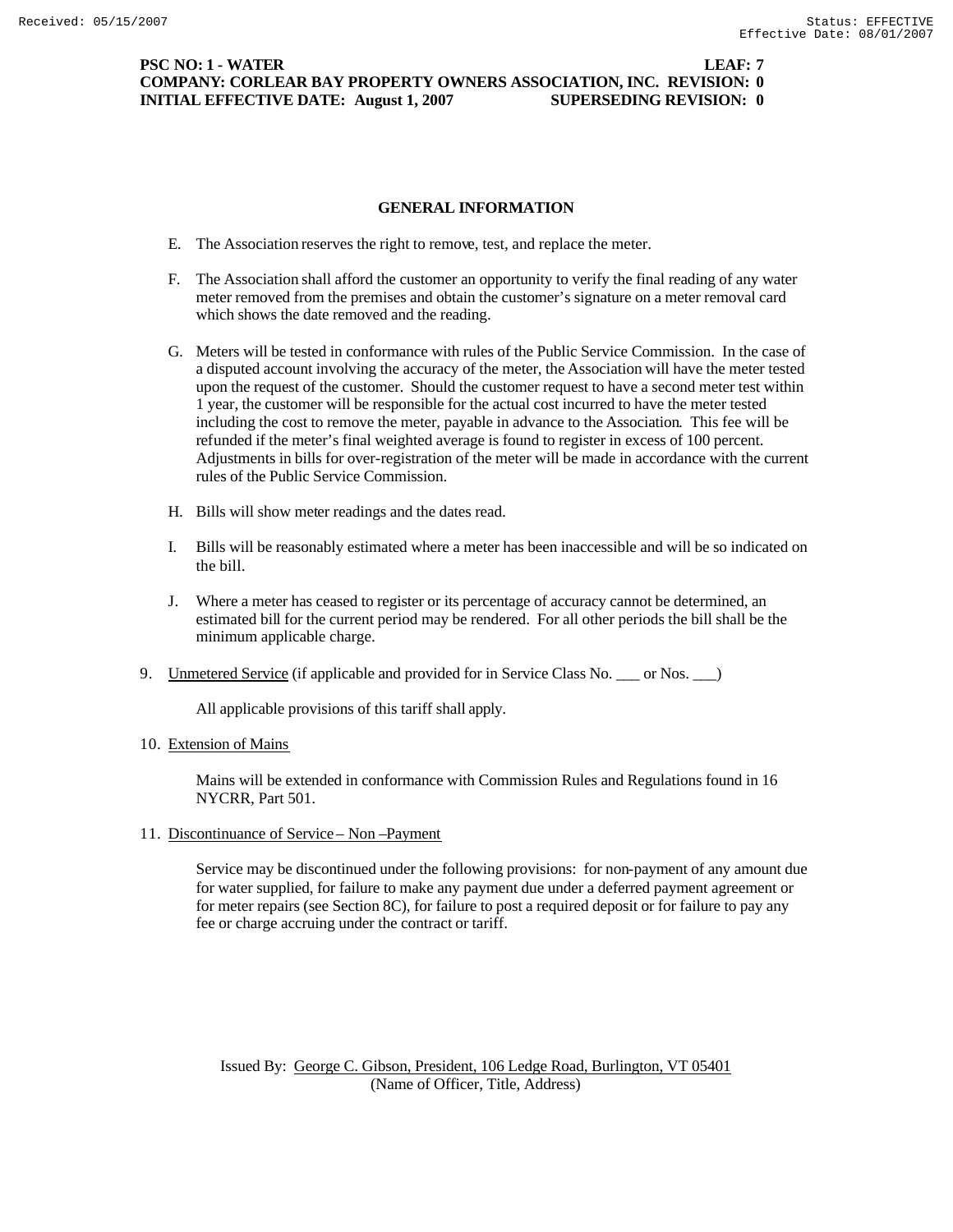## **PSC NO: 1 - WATER LEAF: 8 COMPANY: CORLEAR BAY PROPERTY OWNERS ASSOCIATION, INC. REVISION: 0 INITIAL EFFECTIVE DATE: August 1, 2007 SUPERSEDING REVISION: 0**

## **GENERAL INFORMATION**

- A. A bill not paid within 23 days of mailing is considered delinquent, ad the Association ma discontinue service after complying with 16 NYCRR, Part 533 which requires: (1) 15 days written notice if served personally, or (2) 15 days after a registered letter containing such notice has been signed or refused, or (3) 18 days after mailing written notice in a post-paid wrapper. Service will not be re-established until payment of all proper arrears, charges and deposits is made or a deferred payment agreement is entered into. Receipt of a subsequently dishonored negotiable instrument in response to a notice of discontinuance shall not constitute payment of the customer's account and the Association shall not be required to issue additional notice prior to discontinuance. There will be a charge for processing all returned checks equal to the bank charge plus a handling fee of \$5.00 (not to exceed the maximum allowed by Section 5-328 of General Obligations Law).
- B. The Association will not discontinue service to residential premises for non-payment of bills on a Friday, Saturday, Sunday, public holiday (as defined in General Construction Law), or on a day on which the utility's main office is closed. Discontinuance can only take place from Monday to Thursday between the hours of 8 a.m. and 4 p.m.
- C. The Association will not discontinue service for non-payment of bills to any person or entity receiving public assistance if the payment for such service is to be paid directly by the Department of Social Services or by the local Social Services representatives.
- 12. Discontinuance of Service Other
	- A. Service rendered under any application, contract or agreement may be discontinued by the Association after reasonable notice for any of the following reasons:
		- (1) For willful or indifferent waste of water due to any cause or for non-authorized use of water.
		- (2) For failure to protect from damage the meter and connection, or for failure to protect and maintain the service pipe or fixtures on the property of the customer in a condition satisfactory to the Association.
		- (3) For tampering with any meter, connections, service pipe, curb cock, seal or any other appliance of the Association controlling or regulating the customer's water supply.
		- (4) For failure to provide the Association's employees reasonable access to the premises supplied, or for obstructing the way of ingress to the meter or any other appliances controlling or regulating the customer's water supply.
		- (5) In case of vacancy of the premises.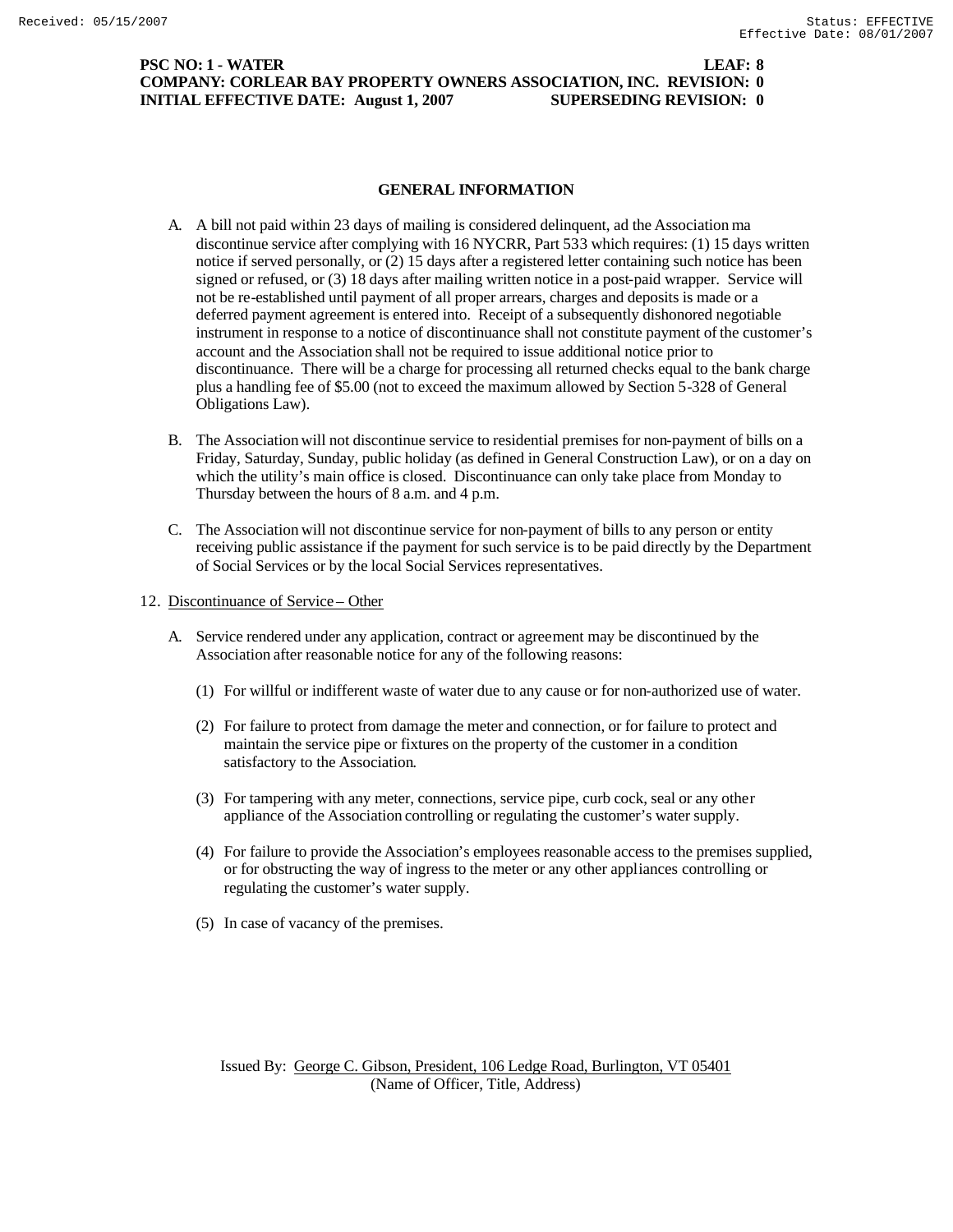### **GENERAL INFORMATION**

- (6) For cross connections.
- (7) For submetering or reselling water.
- (8) For non-compliance with water usage restrictions.
- (9) For violation of any rule or regulation of the Association as filed with the Public Service Commission, provided such violation affects the reliability or integrity of the water system.
- B. Written notice of discontinuance of service shall contain the information required by 16 NYCRR Section 533.3 and will be given except in those instances where a public health hazard exists.
- C. The Association may, at any time, temporarily discontinue water service in case of accident, or for the purpose of making connections, alterations, repairs, changes, etc.
- D. Except as stated in the preceding paragraph, or in the case of a violation that threatens the integrity of the water system, the Association shall not discontinue service to any customer on a Friday, Saturday, Sunday, Public Holiday or on a day when the Association is not open for business. Public Holiday shall refer to those holidays defined in the General Construction Law.

#### 13. Discontinuance of Residential Service – Special Procedures

If termination of service would result in serious impairment to health and safety, the Association must delay the termination of service or, if service has already been terminated, must restore service, for thirty days under the following conditions.

- A. all occupants are either blind, disabled, 62 years of age or older or 18 years of age or under;
- B. a medical emergency exists; or
- C. if heating would be affected between November 1 and April 1.

It is the customer's responsibility to notify the Association that such conditions exist and to provide any required documentation. The Association may require that the customer make appropriate arrangements to pay any arrears as well as pay current bills.

14. Deferred Payment Agreements

In addition to those circumstances in Section 13, the Association will consider granting customers reasonable payment terms in cases where a customer is threatened with termination of service, or where the Association has issued a backbill to a customer. Any such agreement may require the customer to make a reasonable down payment, and to pay bills when issued.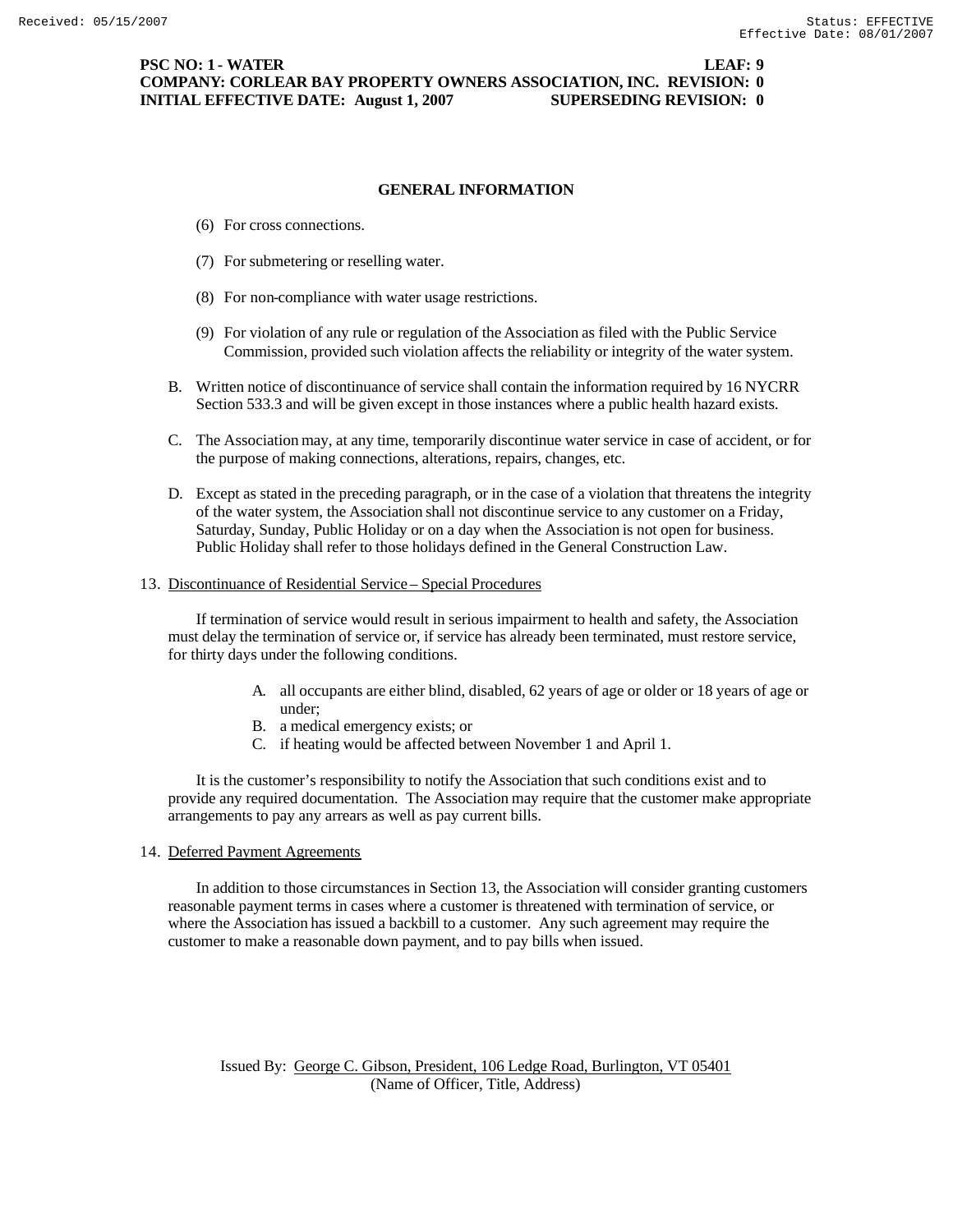### **PSC NO: 1 - WATER LEAF: 10 COMPANY: CORLEAR BAY PROPERTY OWNERS ASSOCIATION, INC. REVISION: 0 INITIAL EFFECTIVE DATE: August 1, 2007 SUPERSEDING REVISION: 0**

### **GENERAL INFORMATION**

### 15. Complaint Handling Procedures

- A. The Association will promptly investigate and evaluate all complaints received from customers regarding bills for service rendered or required deposits. The results of the Association's findings will be reported to the customer. During the period of investigation and evaluation, service will not be discontinued, nor shall a new notice of termination be issued, provided, however, that the customer will be required to pay the undisputed portion of any balance due, which may include for current usage.
- B. After the completion of such an investigation, if the Association determines that the disputed service has been rendered, or that the disputed charge or deposit is proper in whole or in part, the Association may require that the full bill or deposit be paid. Appropriate notices of the determination shall be given to the customer, and where notice of discontinuance of service was previously sent, or is served with the determination, such notice shall include a statement advising the customer of the availability of the Commission's complaint handling procedures, including the address and telephone number of the Department's Consumer Services Division. Where prior notice of discontinuance was sent, Association procedure provides for discontinuance of service if customer fails to pay the proper amount due and owing within 5 days after notice of the Association determination was served personally on the customer or at least 8 days after mailing of the notice. Under no circumstances will discontinuance of service occur if so precluded by the Commission.
- C. In situations where the complaint procedures of the Commission have been invoked and it is determined that the disputed service has been rendered or that the disputed charge or deposit is proper and prior notice of discontinuance was sent, a customer's service will not be discontinued for failure to pay the amount found due and owing until at least 5 days after notice of the Commission's determination, where personal service is made, or at least 8 days after mailing of such a notice.

#### 16. Restoration of Service

A charge will be made to restore service after discontinuance at the customer's request, for nonpayment or for violation of these rules.

This charge or charges will be at a rate agreed upon by the members of the Association and will appear on all written notices or discontinuance of service. Any member has the right to that the Department of Public Service investigate the charges.

In a case where service is being restored after discontinuance for non-payment, the Association may require full payment of all arrears as well as the restoration of service charge. If the Association and the member have entered into some form of payment agreement the agreed upon down payment may be required before service will be restored.

If it becomes necessary to disconnect service at the main because of willful acts of a member, the service restoration charge will include the actual costs incurred by the Association to disconnect and reconnect the service.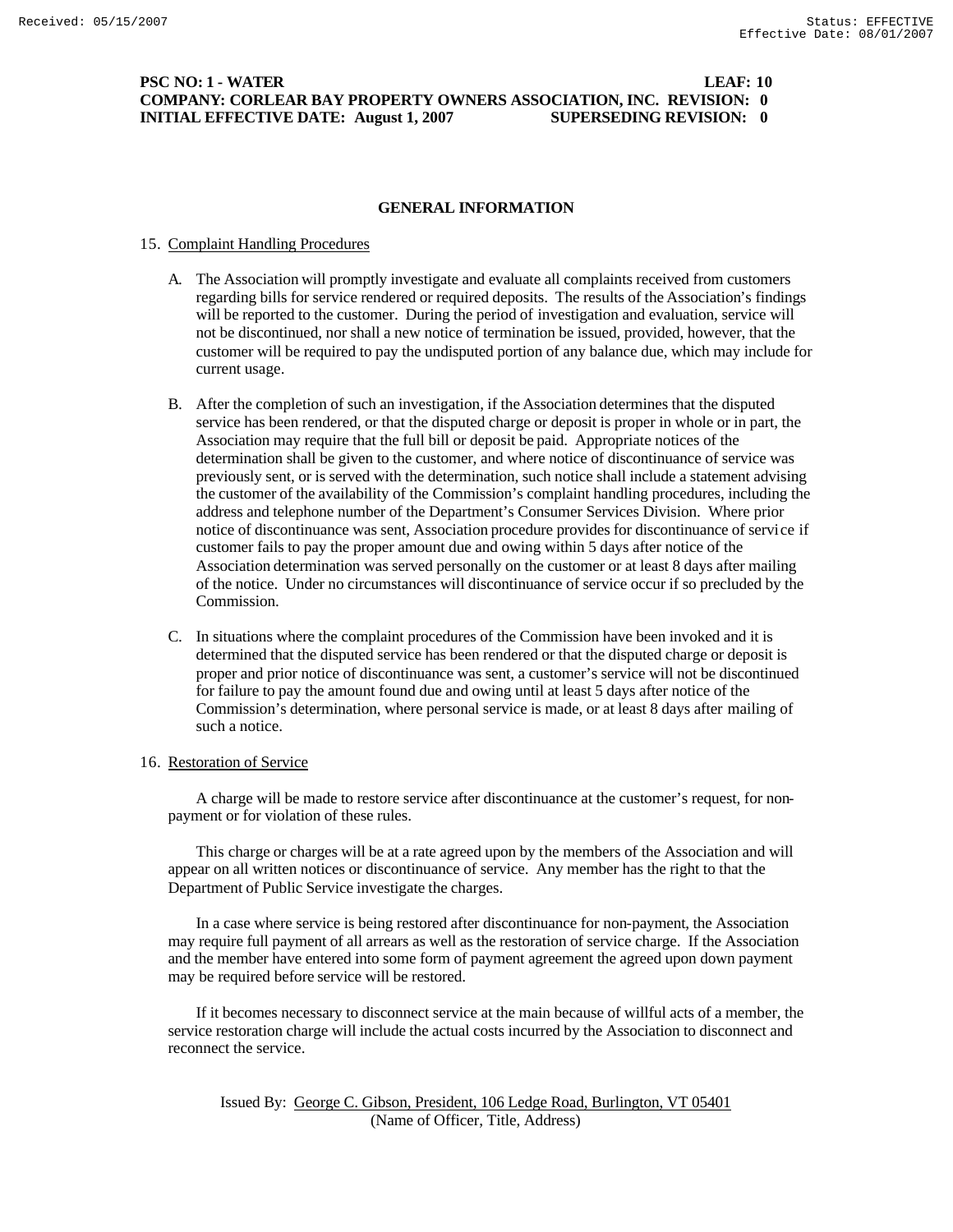# **PSC NO: 1 - WATER LEAF: 11 COMPANY: CORLEAR BAY PROPERTY OWNERS ASSOCIATION, INC. REVISION: 0 INITIAL EFFECTIVE DATE: August 1, 2007 SUPERSEDING REVISION: 0**

## **GENERAL INFORMATION**

#### 17. Interest on Customer Overpayments

The Association will provide interest on a customer overpayment as follows:

- A. A customer overpayment is defined as payment by the customer to the Association in excess of the correct charge for water service supplied to the customer which was caused by erroneous billing by the utility.
- B. The rate of interest on such amounts shall be the greater of the unadjusted customer deposit rate or the applicable late payment rate, if any, for the service classification under which the customer was billed. Interest shall be paid from the date when the customer overpayment was made, adjusted for any changes in the deposit rate or late payment rate, and compounded monthly, until the date when the overpayment was refunded.
- C. The Association will not pay interest on customer overpayments that are refunded within 30 days after such overpayment is received by the Association.

### 18. Regulation

All matters, rules and other situations concerning the rendering of water service which are not specifically covered herein or in a provision of the New York State Codes, Rules and Regulations and which are subject to the jurisdiction of the Public Service Commission, and for which a customer and the Association cannot agree as to an equitable and fair solution will be referred to said Commission to be resolved. Either the customer or the Association may request that a rule or provision of this tariff be changed for a particular situation.